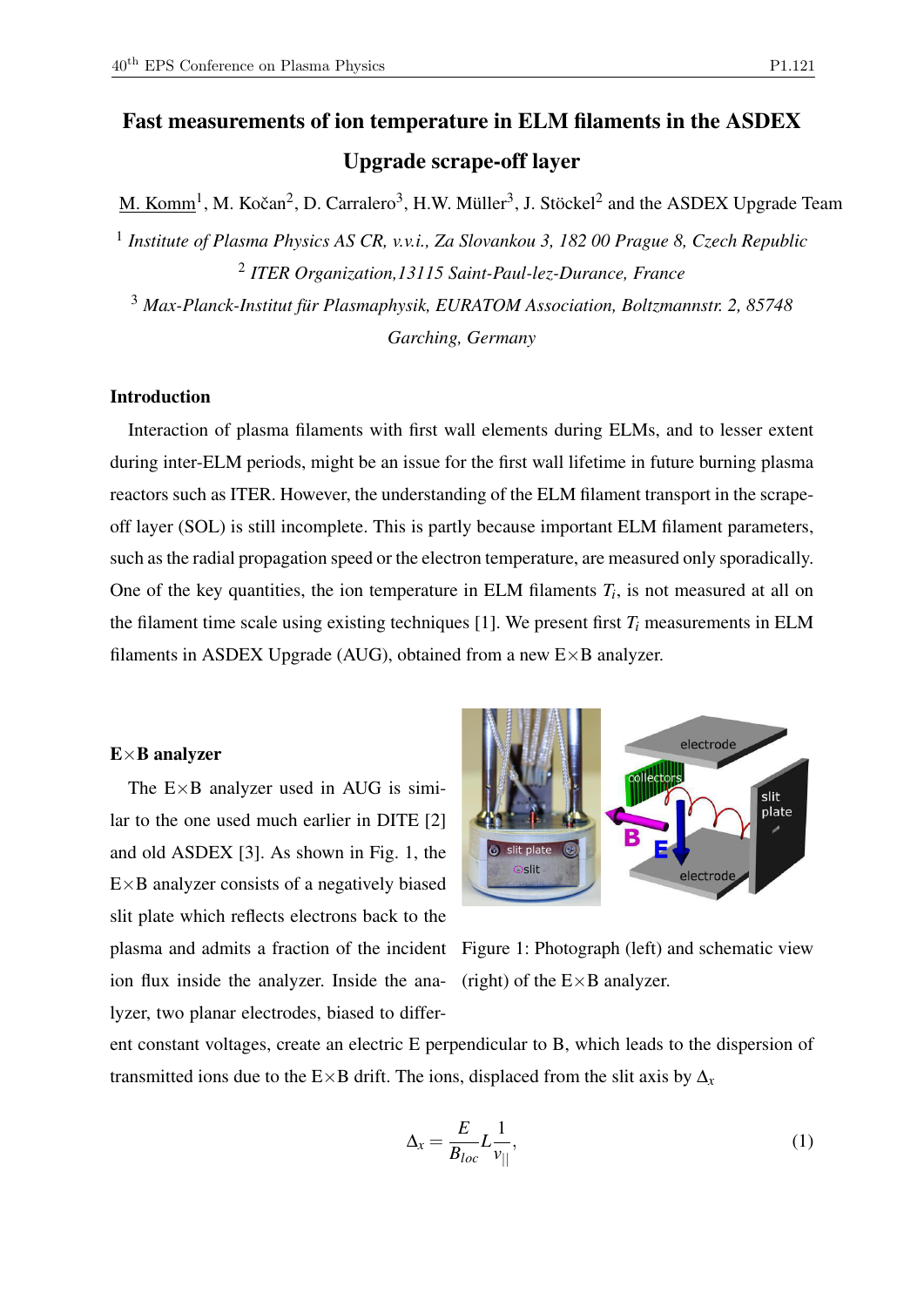

Figure 2: From top to bottom: Inner divertor shunt current, plasma energy, ion saturation current density, curents to  $E \times B$  analyzer collectors and ion temperature measured by the  $E \times B$  analyzer during small ELMs.

(where  $L = 30$  mm is the length of the electrodes parallel-to-B, with  $B_{loc}$  the local magnetic field, *E* the electric field created by electrodes and  $v_{\parallel}$  is the parallel ion velocity), are measured by an array of 14 collectors (width  $= 1.25$  mm) placed behind the electrodes. Since all bias voltages are kept constant, the parallel ion distribution function  $f(v_{\parallel})$  can thus be measured at high acquisition frequencies (2 MHz in present experiment) from the currents to collector.

#### Experimental setup and results

E×B analyzer measurements were obtained in lower single null H-mode discharge #30134 in hydrogen characterized by pedestal electron temperature  $T_{eped}$  =400 eV and density  $n_{eped}$  = 4.5×1019m−<sup>3</sup> , total heating power *Ptotal*=12 MW (dominated by the neutral beam heating) with the ion  $\mathbf{B} \times \nabla B$  drift pointing downwards towards the active divertor. The E×B analyser was mounted on the horizontal reciprocating manipulator located 31 cm above the outer midplane. In this discharge the slit was biased to -200 V,  $E=60$  kV/m and  $B_{loc}=1.9$  T. During the reciprocation the probe was kept at the ∆*rsep*=45 mm for 100ms. The measurement during this time interval comprise a number of ELMs, which are likely Type III or resistive ELMs [4] and are dubbed here *small ELMs*, and a single Type I ELM. The time traces of the inner divertor shunt current *Idiv* (ELM marker) and the total plasma energy content *Wplasma* during the probe reciprocation are shown in Fig. 2. Also plotted in Fig. 2 is the ion saturation current density  $J_{sat} = I_{sat}/A_{orifice}$ (where  $I_{sat}$  is the ion current measured by the slit plate and  $A_{orifice}$  is the collecting area, which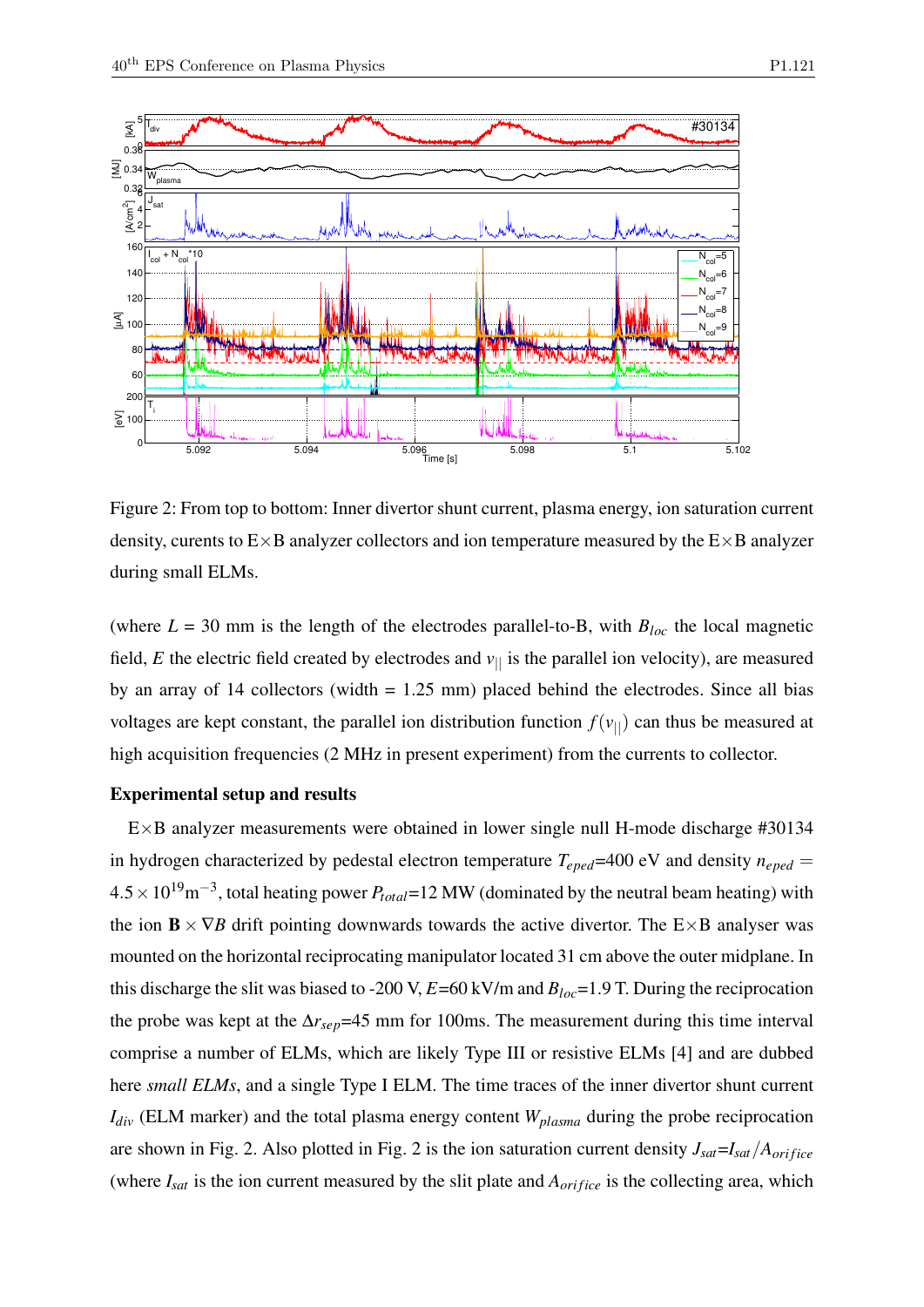

Figure 3: Comparison of signals during small (left) and Type I (right) ELM.

is assumed to be equal to the orifice in the probe graphite housing) as well as currents measured by the collectors  $N_{col} = 5, 6, 7, 8$  and 9 (with the centre of the collector at  $\Delta_{x} = 1.3, 2.6, 3.8, 5.1$ and 6.3 mm) which receive measurable currents.

The slit and collector currents measured during ELMs show a typical filamentary structure, which was observed in many other experiments. We have estimated  $T_i$  from currents to collectors 6 and 7, as

$$
T_i = \frac{m_i EL}{2eB_{loc}} \left(\frac{1}{\Delta_x^2(7)} - \frac{1}{\Delta_x^2(6)}\right) / log\left(\frac{I_{col}(6)}{I_{col}(7)}\right)
$$
(2)

The ion temperature was estimated from the portions of the measured time trace characterized by  $J_{sat}$ >0.7 A/cm<sup>2</sup>. The ion temperature estimated from Eq. 2 was reduced by a factor 3 due to finite ion gyro-radius effect [2], obtained form Monte Carlo simulations of the ExB analyzer (details will be included in a future paper). The resulting  $T_i$  is plotted in Fig. 2. Large filaments of  $J_{sat}$  are correlated with bursts of  $T_i$ , with  $T_i$  up to 200 eV. During the Type I ELM, which lasts a factor 2 longer compared with small ELMs, *T<sup>i</sup>* and *Jsat* in filaments remains constant throughout the ELM, at least for the Type I ELM captured in the present experiment. Similar  $J_{sat}$  and  $T_i$  in both, small and Type I ELMs suggests that filaments in both ELM types are characterized by a similar radial propagation speed  $v_r$ , consistent with observations in [6].

## Modeling of filaments

A fluid model of the parallel ELM filament transport in the SOL [5] is used to estimate *T<sup>i</sup>* in the filaments and compare with the probe measurements from Fig.2. Once the initial filament temperatures and density are specified in the model, their time evolution due to parallel transport to the nearest surface can be calculated. Current understanding of the ELM cycle is insufficient to provide theory-based estimates for the position at which any given ELM filament is ejected